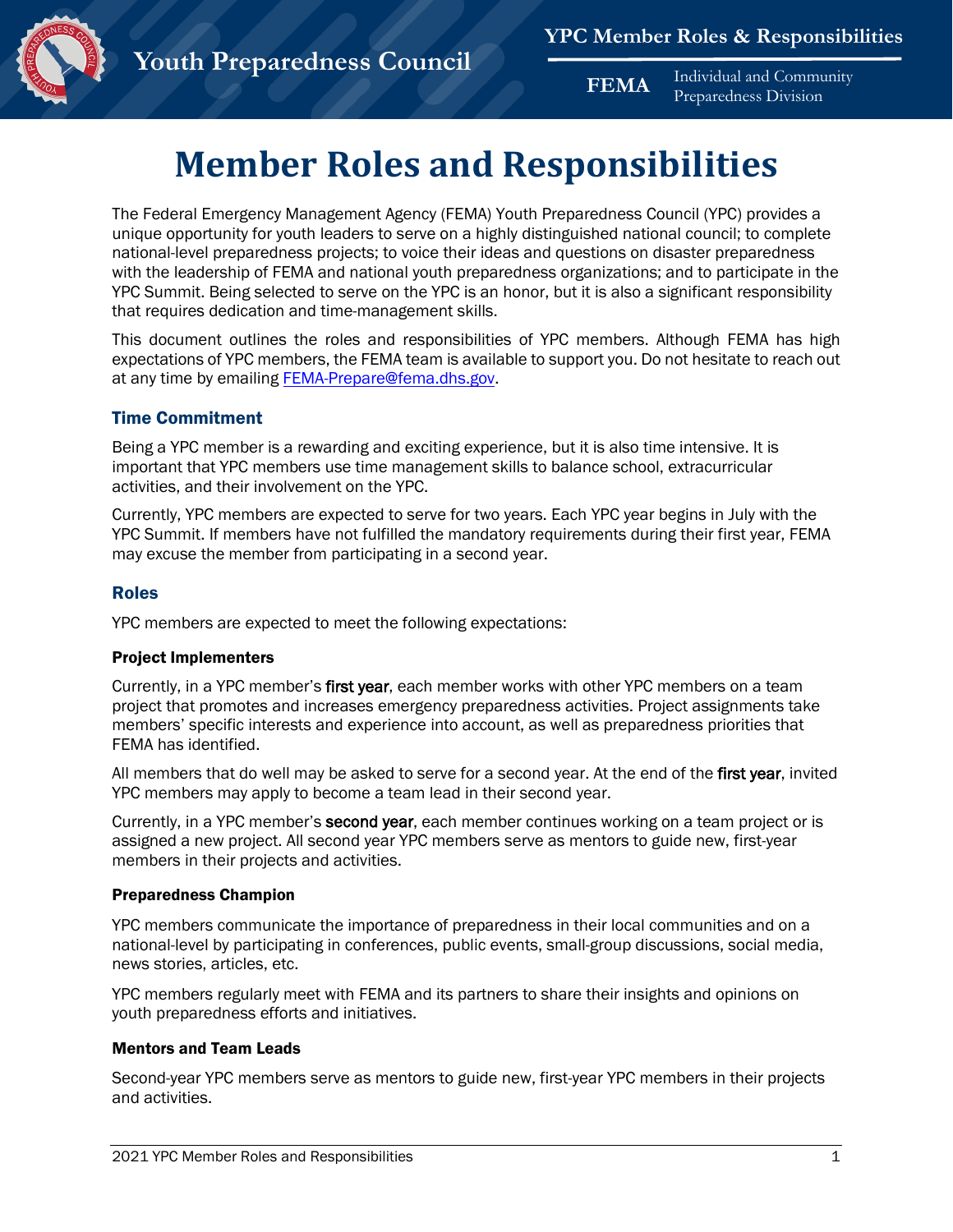

**FEMA** Individual and Community Preparedness Division

Based on YPC members' performance in the first year, three YPC members will also be selected to serve as YPC team leads during their second year. The team leads serve as a main source of guidance for other members and therefore must reserve time to answer questions, provide support, and conduct administrative tasks on behalf of the YPC members on their team.

The YPC team leads have additional responsibilities and are expected to attend separate meetings with FEMA representatives. As needed, the team leads communicate with the entire YPC as well as with specific members to offer support and assistance. Team leads must be able to accommodate the additional time commitment.

To become a team lead at the end of their first year, YPC members must write an essay on why they wish to become a team lead and how they will best serve their team.

# Logistics and Other Responsibilities

### FEMA Contacts

YPC members will primarily work with FEMA's Individual and Community Preparedness Division Youth Preparedness Coordinator while completing their team projects. Additionally, FEMA Regions aid YPC members from their region.

### Email Communication

Email is the primary method of communication used for the YPC. Each YPC member must have access to an email account and be committed to checking it regularly. To contact the FEMA National Youth Preparedness Council Coordinator, submit documents, and send in monthly activity reports, YPC members should email [Sarah.McNelis@fema.dhs.gov.](mailto:Sarah.McNelis@fema.dhs.gov)

### Conference Calls

Members are required to participate in mandatory calls. However, communication is not limited to these calls. Members are encouraged to communicate with FEMA and their fellow YPC members as needed.

- **Bimonthly YPC Calls (all members):** YPC members attend calls every other month. These calls allow members to provide updates on their projects, pose questions to FEMA staff, and provide feedback to other members based on their experiences. Members will also, at times, lead and present during calls. Calls will take place in September, November, January, March, and May with an additional call in June to prepare for the annual YPC Summit in July.
- **Individual Team Calls (all members):** Team leads will act as their respective project teams' point-of-contact. They will conduct bi-monthly meetings to discuss project status, collect and compile monthly activity logs from their teams and ensure deliverables are submitted on time.
- Members are permitted to miss one YPC call per year. If members need to miss a call, they must send an email to the FEMA National Youth Preparedness Council Coordinator and their FEMA Regional contact beforehand. Calls are hosted via the Zoom platform.

# Safeguarding Information

FEMA cares about the safety of YPC members. YPC members will be provided a parental consent form that will outline how FEMA is protecting their information. A completed and signed form will be required for participation on the YPC. This form will allow parents to determine what communications they and their YPC member would like to remain confidential, and what communications parents would like to be included in.